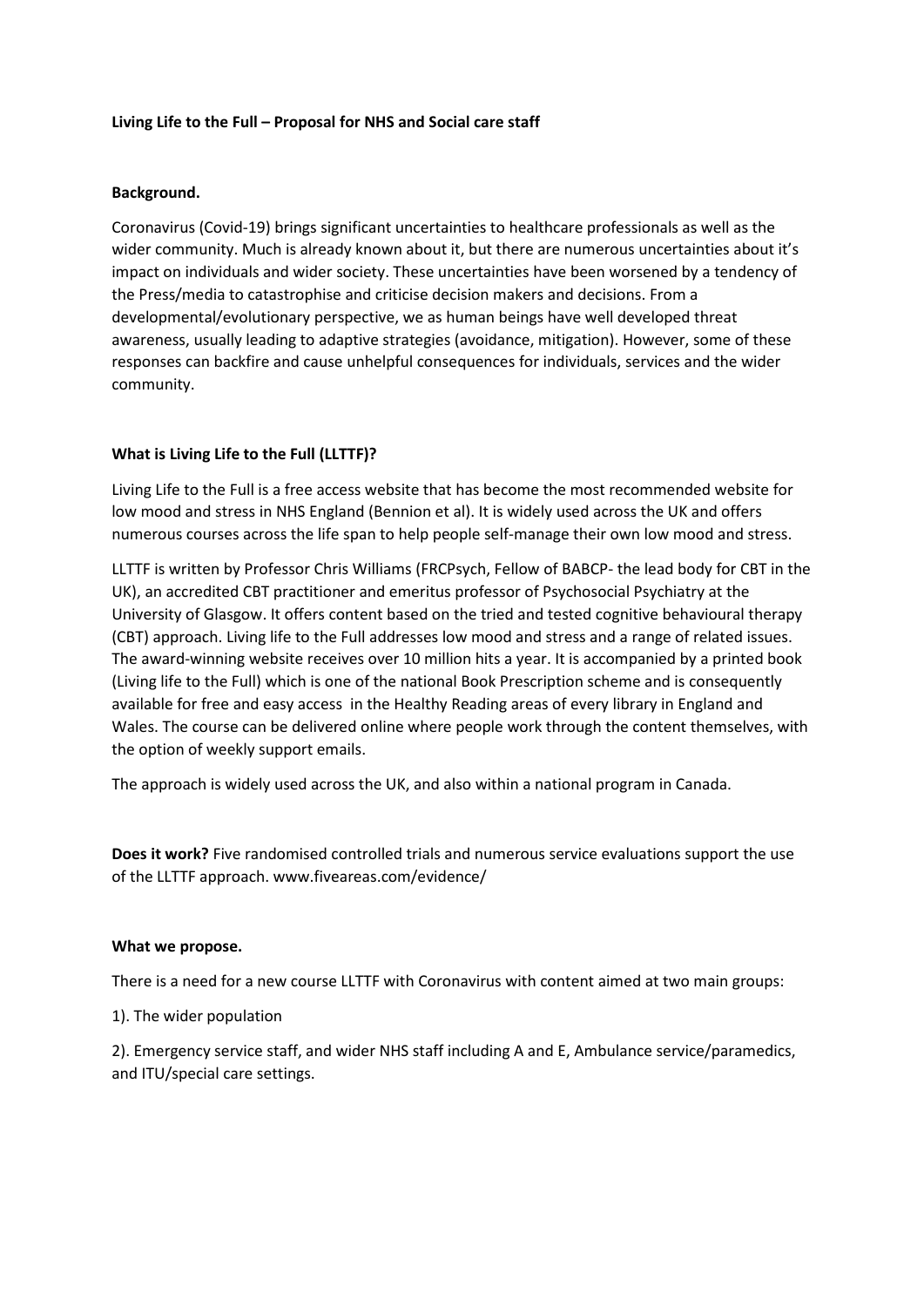### **Suggested content: for the course content: Delivery 5-10 working days delivered in two parts**

Themes will address: Keeping mentally fit (CBT principles- modification of our current courses). Low mood and anxiety I feel so bad, and panic to the components of the 'corona Washing and OCD Get moving (activity/exercise in a Corona world) 10 things you can do to feel happier straight away. Stop smoking module Fix your drinking (moderate alcohol excess) Eat well Help someone out: Give – contribute to helping with shopping, looking out for vulnerable people locally etc. Sleep Anger/irritability Get the rhythm Tension control training. Unhelpful behaviours/Excessive avoidance, or the opposite- ignoring public health advice to avoid pubs/social contact etc. Mis-trust about advice given/internet rumour. The consequences of working from home/self-isolation. Things you can do: Keeping physically fit/diet/healthy living. Supporting older relatives. Things you can do with your children at home. Healthcare professionals: managing our own anxiety. Difficult decisions (ventilation/triage) and guilt/trauma. Protective factors: Fitness/activity: Diet., Alcohol, Smoking. Planning your day at home. Connect with others (phone, letter, skype).

Take notice – slow down and be (mindfulness).

If you develop symptoms (i.e. what to do).